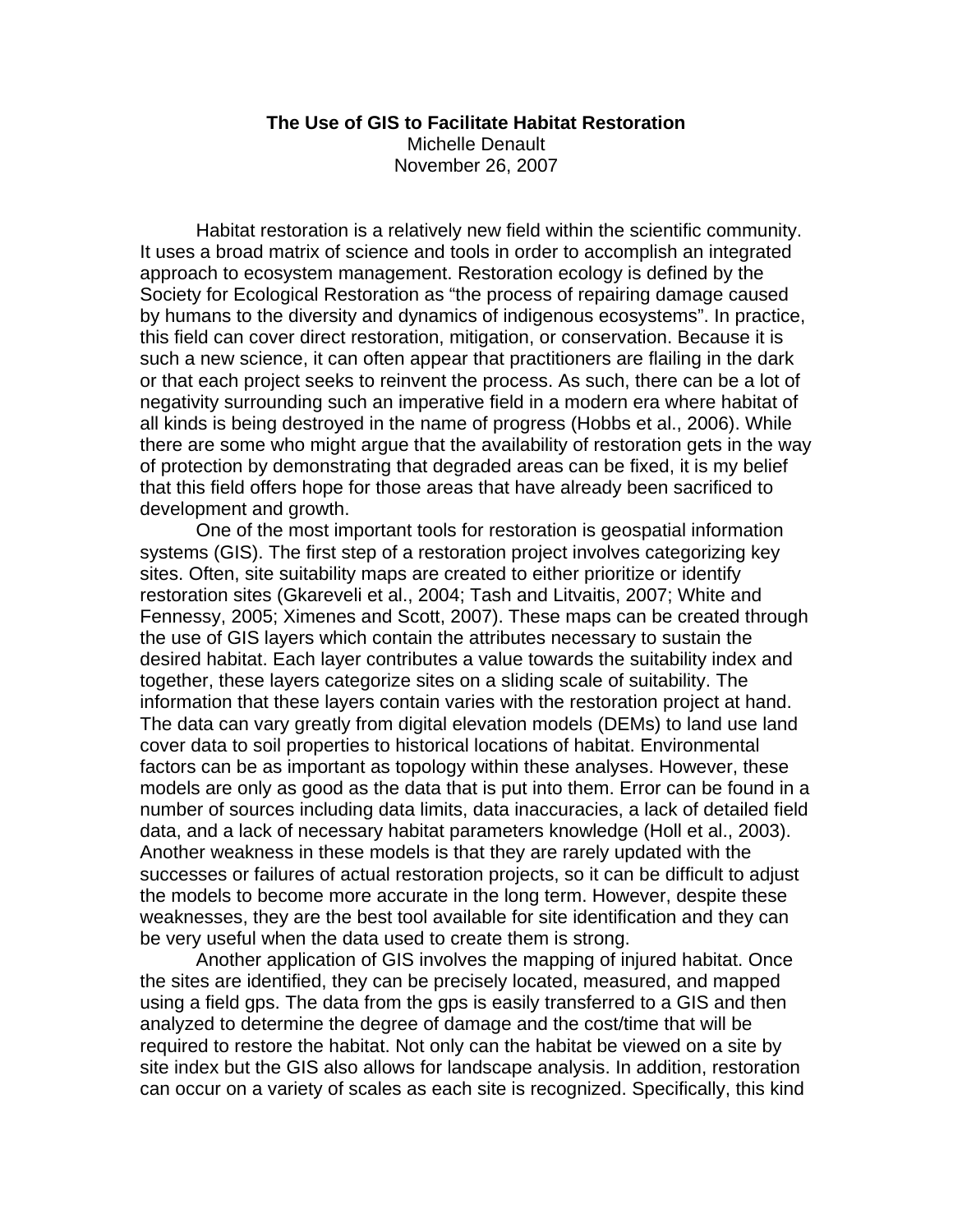of identification is currently being used for litigation on boat groundings in the Florida Keys. The legal action provides much needed funding to reverse the impacts that boats have on seagrass beds in these shallow waters (Kirsch et al., 2005). Although this is only one example, it shows how GIS can work with policy to facilitate restoration by identifying habitat problems and needs.

It seems that while site suitability modeling is the most commonly used GIS application in restoration ecology, it still has a long way to go. As habitat restoration becomes more common, it is my hope that both successes and failures will be regularly reported. This information can be used to make more accurate site suitability maps for all kinds of restoration projects. There can be a certain frustration when a restoration is unsuccessful, but we can learn as much from failure as we can from success. With such information, these models can become more precise and more able to predict outcomes. Unfortunately, they will never be completely accurate as environmental conditions can vary from year to year. In addition, such global factors such as climate change can add parameters that will change restoration outcomes in ways we can only guess. The best thing we can do is to learn from our mistakes and keep moving forward.

That being said, it is very exciting to see more watershed and larger site priority mapping. For too long, restoration has focused on case by case projects without regard to where the most good can be accomplished (Holl et al., 2003). By looking at the greater landscape, we can make the most out of the available resources. My hope is that future restoration will begin to look at more than just a single habitat or species. With more complex analysis, it will become possible to determine a myriad of different restoration projects that can work hand-in-hand in order to best complete a complex habitat matrix whose diversity can support itself under potential stresses. Of course, for this to be possible, it is not only necessary to better use the technology available, but to increase the multidisciplinary nature of habitat restoration. Although this may be possible, it is unlikely to occur swiftly.

I am most excited by those technologies which make field mapping more possible and applicable to habitat restoration. I hope to see more gps receivers in the hands of ecosystem managers as gps becomes more accurate and affordable, giving them the ability to recognize and map the beginnings of habitat degradation. If such sites are documented early enough, then it may be possible to implement small restoration projects to deal with the problem when it is more manageable; stemming degradation and rehabilitating habitat before it is a large problem and thus costly. Many necessary projects are unable to proceed due to lack of funding, so it is important to optimize funds and resources as much as possible. Using GIS for early degradation detection may be an important step to decreasing response time to needed action. As the technology becomes more accessible and affordable, we can only find more new and exciting applications in the field. This will only do great things for our environment as we recognize the possibilities inherent in GIS applications for habitat restoration.

#### **Additional Citations:**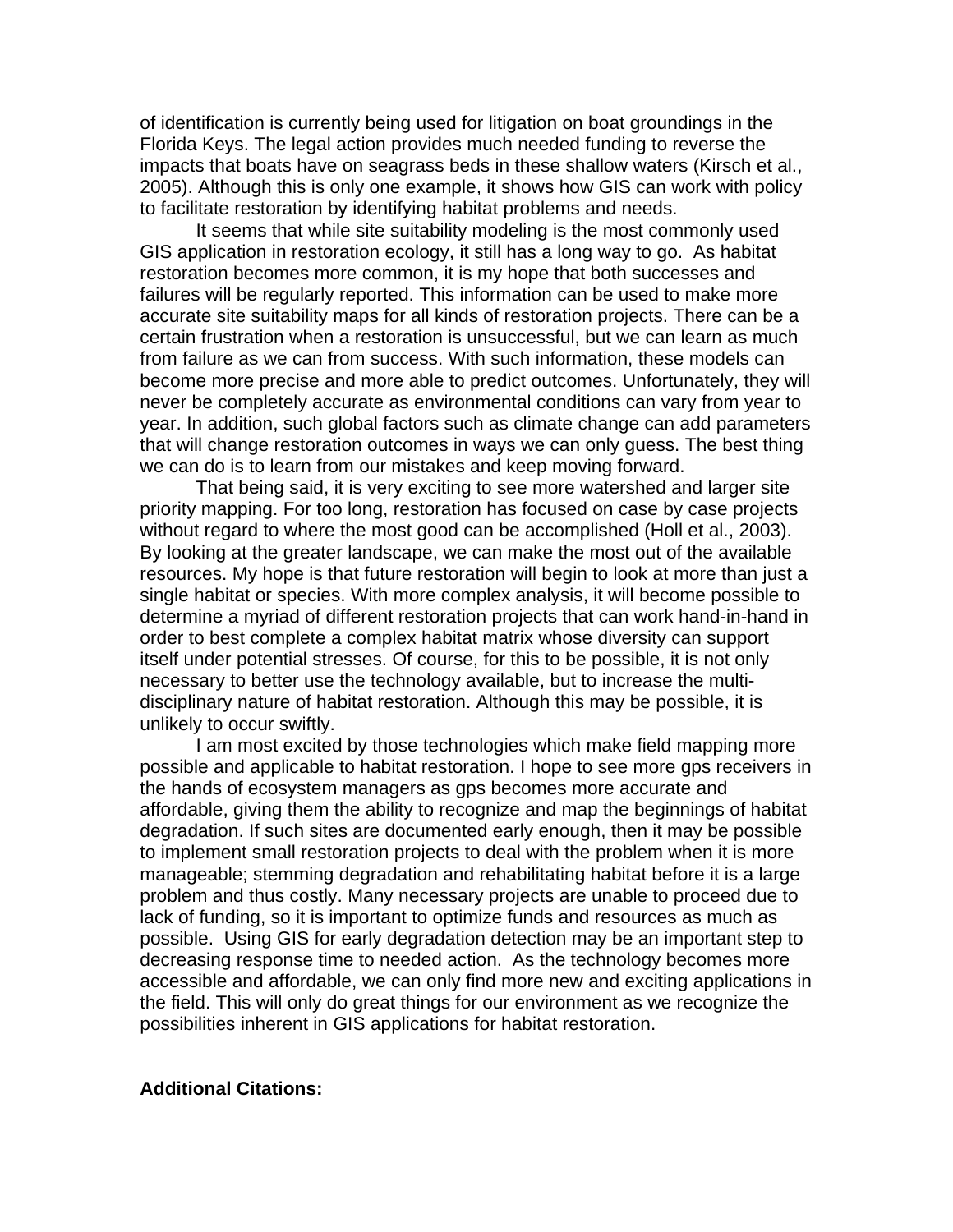Hobbs, R.J., D.A. Falk, M. Palmer, and J. Zedler. 2006. The Foundations of Restoration Ecology: The Science and Practice of Ecological Restoration. Island Press.

## **Annotated Bibliography:**

## **Gkaraveli, A., J.E.G. Good, and J.H. Williams. 2004. Determining priority areas for native woodland expansion in Snowdonia National Park, Wales. Biological Conservation 115: 395-402.**

The United Kingdom has a long history of dense population and land use. As such, there are very few original forests of that island nation left today. This article explores the use of GIS in prioritizing areas for native woodland creation within Snowdonia National Park. The basic suitability map gives high priority to areas that had historically been native woodlands, semi-natural woodlands, and sites close to existing native woodlands. This was placed in conjunction with the environmental factors necessary to produce successful native woodland including an elevation model. What I found most interesting about this article was the fact that local farmer preference was taken into consideration as well as the habitat value of existing vegetation. This is an excellent prioritization because it takes into account straight suitability, defragmentation of the landscape, the needs of local farmers, and alternative habitat use which takes habitat restoration from all angles. It is a practical model which may actual see use.

## **Holl, K.D., E.E. Crone, and C.B. Schultz. 2003. Landscape Restoration: Moving from Generalities to Methodologies. BioScience 53(5): 491-502.**

This article reviews the various approaches that are commonly applied in restoration ecology and focuses on how restoration could become more effective. While this field attracts funding and volunteers for implementation, it is rarely implemented scientifically. There is a certain frustration that every project must reinvent the wheel by experimentally determining the best way to undergo restoration. This article suggests the use of documentation, monitoring, statistical analysis, and predictive modeling to avoid such waste of funding. It suggests the use of GIS to predict the most effective use of time and resources for habitat restoration by prioritizing sites for the greatest likelihood of successful restoration. However, these models are limited due to a lack of detailed field data, a lack of explicit model limitations, and a lack of knowledge of what parameters will cause a restoration project to succeed. While I found this to be a good overview of the limits of restoration, I feel that it falls prey to the common feeling of hopelessness that many restoration articles put forward. While there is much information that must be gathered for success, restoration is a necessary part of the modern landscape and such negativity is not productive.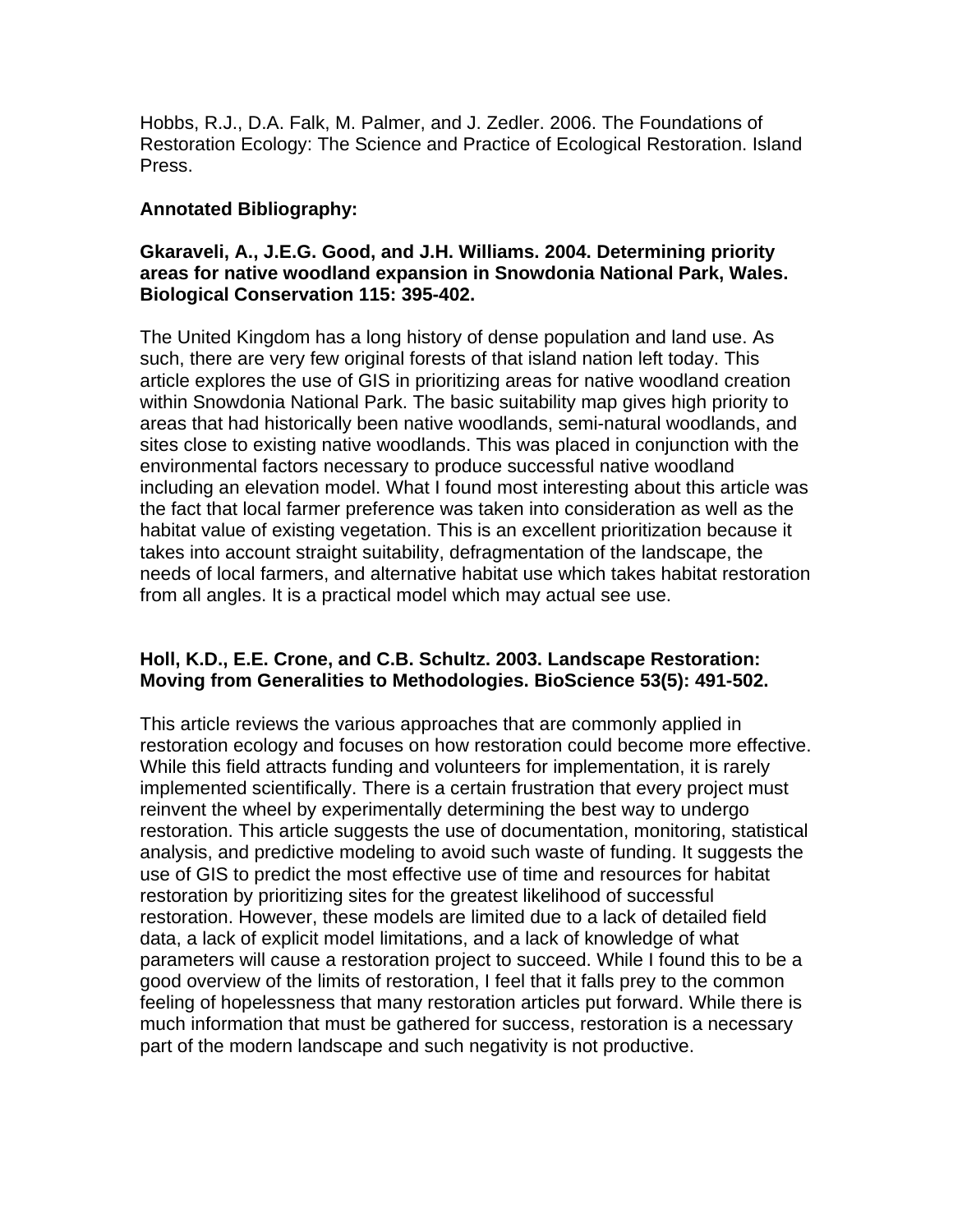## **Hyatt, T.L., T.Z. Waldo, and T.J. Beechie. 2004. A Watershed Scale Assessment of Riparian Forests, with Implications for Restoration. Restoration Ecology 12(2): 175-183.**

This study seeks to use GIS analysis to identify restoration and protection potential for salmon and trout habitat in the Pacific Northwest. Salmonid habitat is associated with large woody debris which creates pool habitat in small streams. This study included aerial photograph delineation of riparian areas as well as percent shade, diameter class, stem density, and forest type of each stand. The riparian information was added to stream information which included gradient, confinement, length, and stream information to determine which had the greatest fish habitat potential. I liked the fact that the model was field verified to create an error matrix which is often missing from such restoration modeling exercises. Although this study was meant to identify priority areas that might otherwise be missed, I think that a watershed assessment should be one of the first steps in a restoration project in order to identify the best areas before a large investment of time and money. In such a circumstance, the use of GIS can be invaluable.

## **Kirsch, K.D., K.A. Barry, M.S. Fonseca, P.E. Whitfield, S.R. Meehan, W.J. Kenworthy, and B.E. Julius. 2005. The Mini-312 Program – An Expedited Damage Assessment and Restoration Process for Seagrasses in the Florida Keys National Marine Sanctuary. Journal of Coastal Research 40: 109-119.**

This article describes the process of mapping vessel groundings which cause seagrass destruction in the Florida Keys National Marine Sanctuary. As seagrasses are already suffering from habitat degradation and climate change, this can be a significant impact, especially with the large number of groundings that occur every year. Through the use of a surveyor-grade gps receiver, it is possible to quickly and efficiently transfer data to a GIS in order to map these areas. This, in turn, facilitates litigation with the parties responsible which results in compensatory restoration projects at these grounding sites. I found this article to be delightfully descriptive from grounding identification to mapping, estimation of recovery time, litigation, compensation, and restoration. By making this process swift and economical, it is possible for even the smallest seagrass loss to be pursued and restored. I feel that even the smallest restoration can be immensely important in the long term, especially when the degradation could spread if unchecked. Not only was this article well written, but it was compelling.

### **Tash, J.P., and J.A. Litvaitis. 2007. Characteristics of occupied habitats and identification of sites for restoration and translocation of New England cottontail populations. Biological Conservation 137: 584-598.**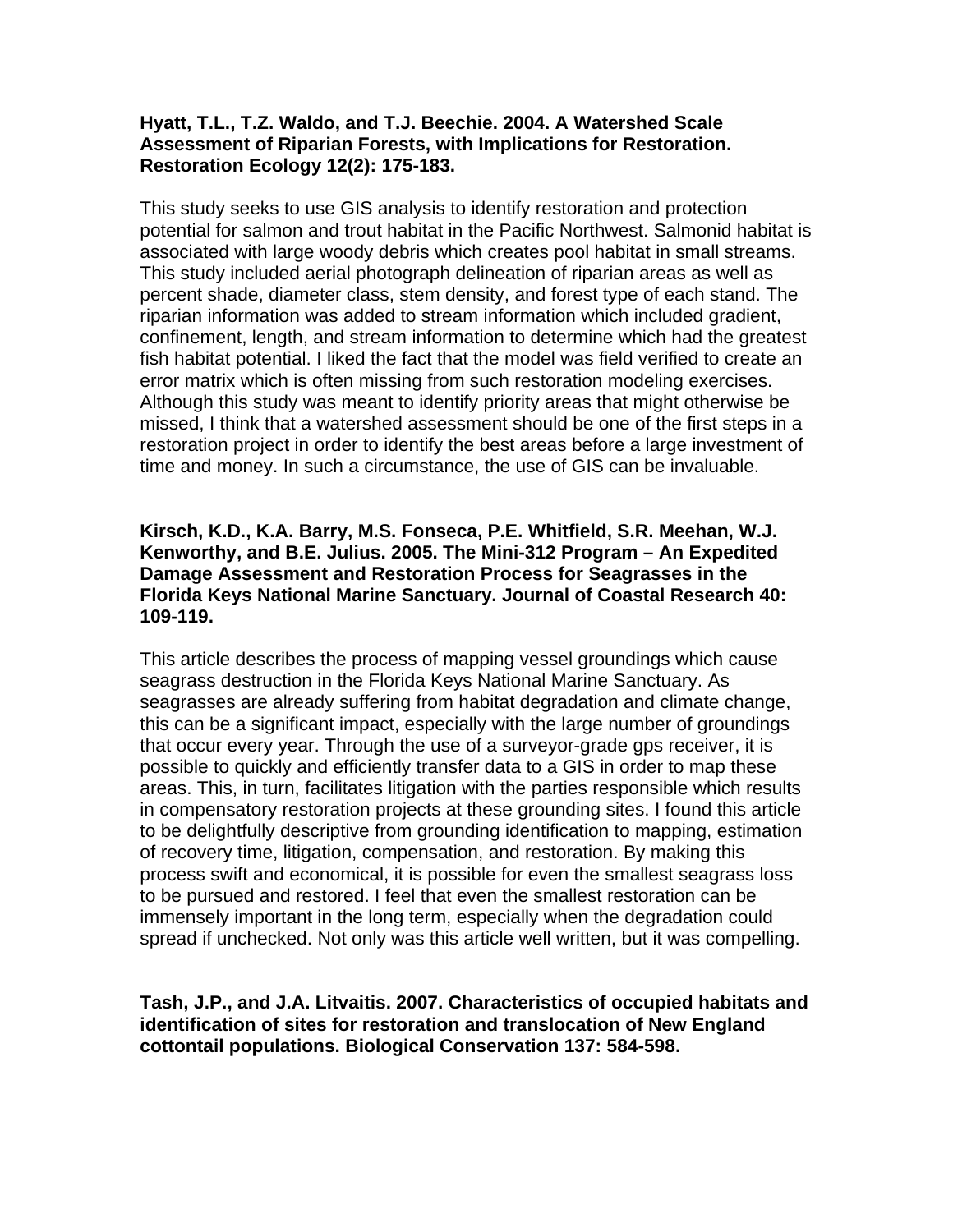This article explores the possibility of habitat restoration and relocation for New England cottontails since their habitat and population has shown a marked decrease recently. Using previous studies of New England cottontail populations, this study sought to determine the environmental and habitat ranges most advantageous to the rabbits in order to prioritize new population sites. The GIS model ranked sites based on quality, size, and proximity to current populations. Preferred habitats tend to be disturbance based, but it is possible to manage for that kind of habitat if all other parameters are within the preference range shown by the model. I found it interesting that it was necessary to divide the model into three regions of New England as it generally seems that these areas are not significantly different. However, it is possible this differentiation is based on cottontail population differences rather than environmental parameters. I thought it was an interesting choice this model only focused on public and non-profit conservation land rather than opening up the possibility of private conservation. I found this mode of thought rather limiting although practical. However, I do believe the study took into consideration a lot of factors in order to try and make the best use out of any possible restoration project.

## **White, D., and S. Fennessy. 2005. Modeling the suitability of wetland restoration potential at the watershed scale. Ecological Engineering 24: 359-377.**

This article investigates the tendency for wetland restoration to occur without consideration for its placement within a watershed. The authors believe that by looking at potential restoration sites on a watershed scale, it is possible to maximize the output of restoration projects and help improve downstream water quality and wetlands as well as increasing flood control. The sites are identified through a restoration suitability index which uses GIS to take into account soil properties, land use, land cover, topography, and water quality. Interestingly, the study created three different models which had different weighting schemes for the available variables. Although the models had similar amounts of high potential restoration area, each cell had a value which varied depending on the model. To my mind, this indicates the necessity of further fieldwork to determine which model actual portrays the best restoration potential for wetlands. Even though I applaud a study which seeks to employ watershed level restoration, there are too many questions left unanswered for this model to be useful in a practical manner.

# **Ximenes, A.dC., and P.C. Scott. 2007. Selecting suitable sites for red mangrove restoration using GIS and geoprocessing. Anais XII Simposio Brasilerio de Sensoriamento Remoto, Florianopolis, Brasil 4331-4338.**

Mangroves are adapted to living in difficult margin environments. This study investigated previous literature to determine which site characteristics are most